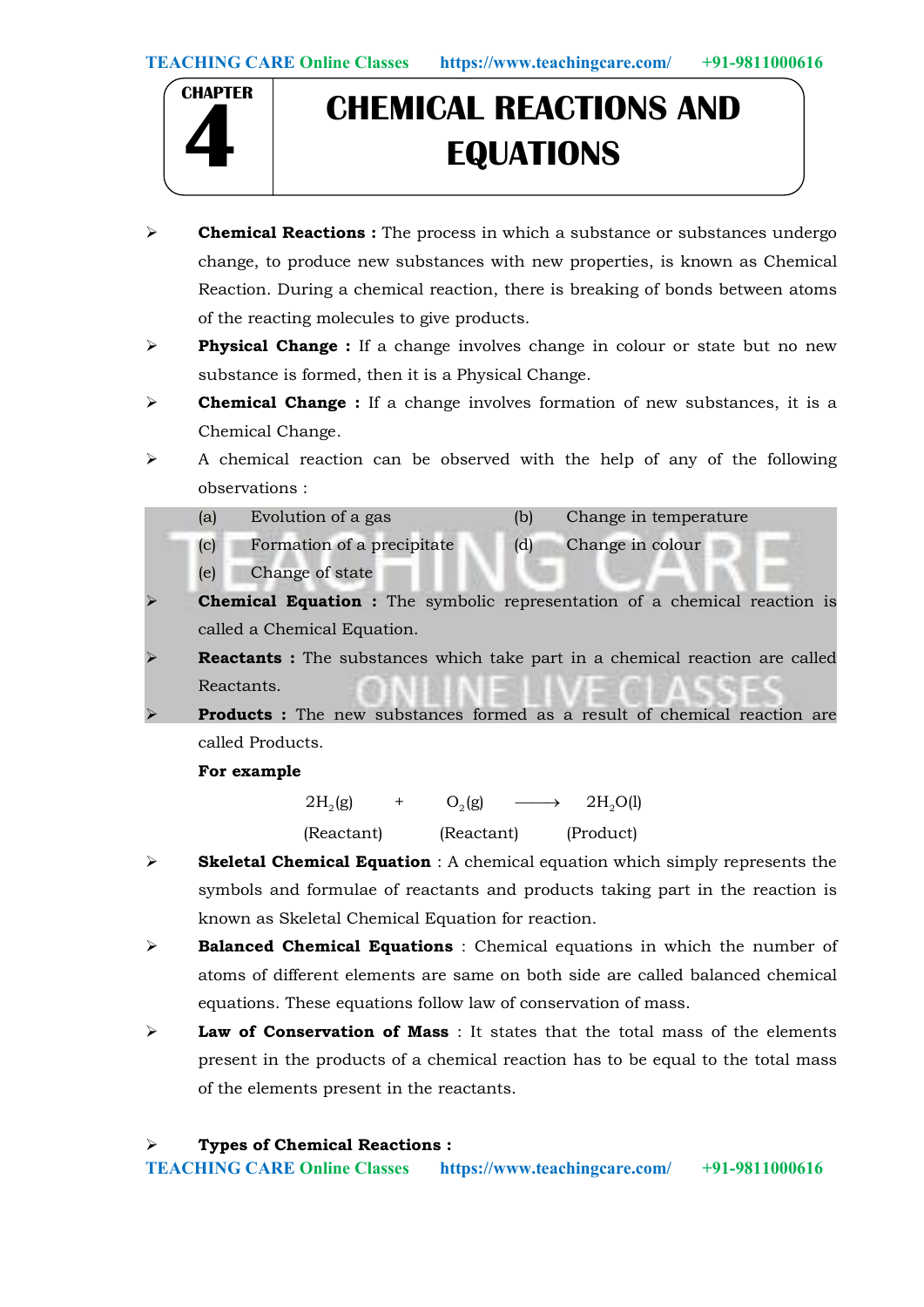Combination reactions, Decomposition reactions, Displacement reactions, Double displacement reactions, Precipitation reactions, Redox reactions.

- $\triangleright$  **Combination Reactions :** In these type of reactions two or more substances combine to form another substance. These reactions are exothermic reactions.
- Exothermic Reactions: If heat is evolved during a reaction, then such a reaction is known as Exothermic Reaction.
- $\triangleright$  **Decomposition Reactions :** Reactions in which a compound breaks up into simple substances are decomposition reactions.
	- (i) Thermolysis or thermal decomposition reactions (decomposition by heat).
	- (ii) Electrolysis or electrolytic decomposition reactions (decomposition by electricity)
	- (iii) Photolysis or photodecomposition reactions (decomposition by light).

 Endothermic Reaction : In an Endothermic Reaction heat is taken from the surrounding and as a result the temperature decrease.

- An endothermic reaction is indicated by writing "+ heat" or "+ heat energy" or "+ energy" on the reactants side of an equation as shown below.  $CaCO<sub>3</sub>(s)$  + heat  $\rightarrow$  CaO(s) + CO<sub>2</sub>(g)
	- Calcium Carbonate Calcium Oxide Carbondioxide

 $\triangleright$  Heat absorbed in a chemical reaction can also be represented by the symbol delta  $(A)$  as follows:

 $N_2(g) + O_2(g) \longrightarrow 2NO(g)$ 

- $\triangleright$  **Displacement Reactions :** Reaction in which an atom or group of atoms in a molecule is replaced by another atom or group of atoms are displacement reactions.
	- The elements involved may be metals or non-metals. In displacement reactions more reactive metal may displace a less reactive metal or a more reactive non-metal may displace a less reactive non-metal from its compound.
	- From the following series the metals lying above the hydrogen are more reactive than the metals lying below the hydrogen. Thus any metal can displace the metals lying below it from its solution.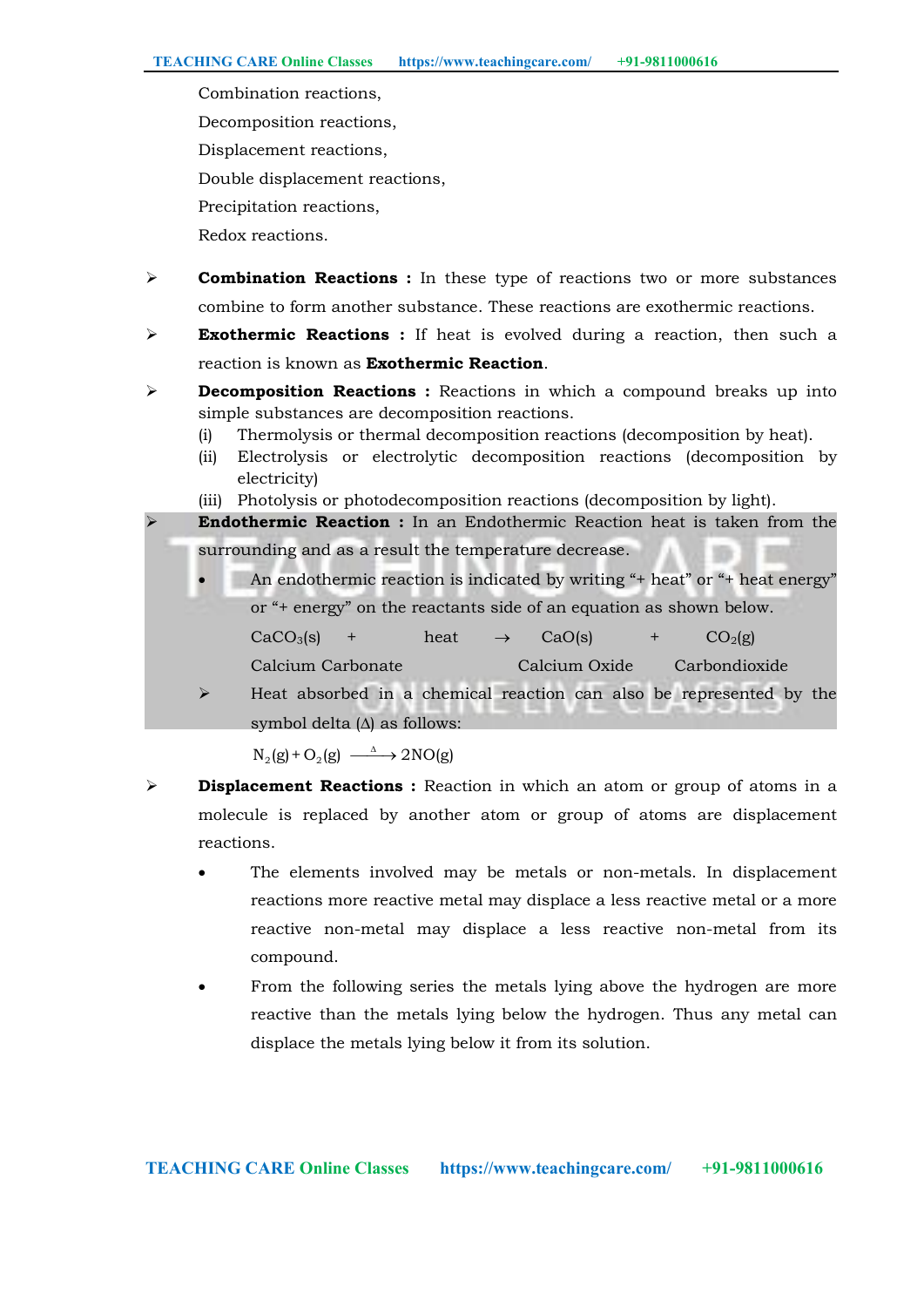TEACHING CARE Online Classes https://www.teachingcare.com/ +91-9811000616

|                                       | Element                          | <b>Symbol</b>           |                      |
|---------------------------------------|----------------------------------|-------------------------|----------------------|
| Metals More Reactive than Hydrogen    | Potassium                        | K<br>Most Reactive<br>← |                      |
|                                       | Sodium                           | Na                      |                      |
|                                       | Barium                           | Ba                      |                      |
|                                       | Calcium                          | Ca                      |                      |
|                                       | Magnesium                        | Mg                      | downward             |
|                                       | Aluminium                        | Al                      |                      |
|                                       | Zinc                             | Zn                      |                      |
|                                       | Iron                             | Fe                      |                      |
|                                       | Nickel                           | Ni                      |                      |
|                                       | Tin                              | Sn                      |                      |
|                                       | Lead                             | Pb                      |                      |
|                                       | Hydrogen                         | н                       | Reactivity decreases |
| Metals less Reactive<br>than Hydrogen | Copper                           | Cu                      |                      |
|                                       | Mercury                          | Hg                      |                      |
|                                       | Silver                           | Ag                      |                      |
|                                       | Gold                             | Au                      |                      |
|                                       | Platinum                         | Pt<br>Least Reactive    |                      |
|                                       | <b>Activity series of metals</b> |                         |                      |

- Double Displacement Reactions : Reactions in which two compounds react to form two other compounds by mutual exchange of their ions are Double Displacement Reactions.
- **Precipitation Reactions :** The reaction that produces a precipitate can be called as Precipitation Reaction.
- **Oxidation :** Oxidation is a process which involves addition of oxygen or removal of hydrogen. According to electronic concept, oxidation is a process which involves loss of electrons.
- Reduction : Reduction is a process which involves addition of hydrogen or removal of oxygen. According to electronic concept, reduction is a process which involves gain of electrons.
- $\triangleright$  **Oxidizing Agent :** A substance which gives oxygen or removes hydrogen and causes oxidation of other substances. It is itself reduced in the process.
- $\triangleright$  Reducing Agent : A substance which gives hydrogen or removes oxygen and causes reduction of other substance. It is itself oxidized in the process.
- **Corrosion** : The slow process of eating up of metals due to attack of atmospheric gases such as oxygen, carbon dioxide, hydrogen sulphide, water vapour etc. on the surface of the metals so as to convert the metal into oxide, carbonate, sulphide etc. is known as Corrosion.
- $\triangleright$  **Rusting :** Rusting involves unwanted oxidation of iron metal which occurs in nature on its own.
- **Rancidity :** When fats and oils in food are oxidized, their smell and taste changes and they become *rancid.* This phenomenon is called *rancidity*.

# 00000

TEACHING CARE Online Classes https://www.teachingcare.com/ +91-9811000616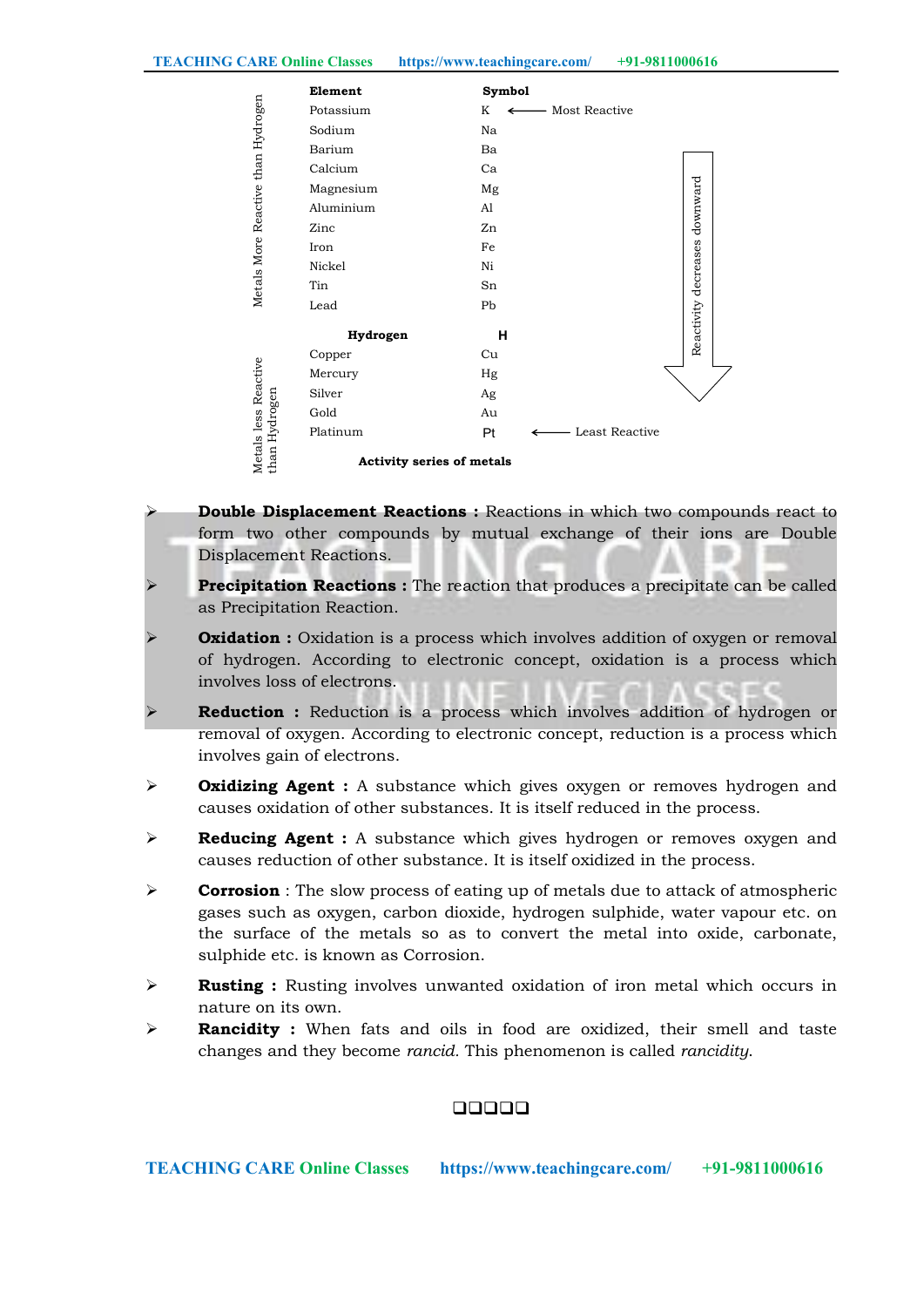#### SOLVED EXAMPLE

#### Example 1:

Why should a magnesium ribbon be cleaned before burning in air?

#### Solution:

A magnesium ribbon is cleaned by rubbing with a paper to remove the protective layer basic magnesium carbonate so that it readily combines with air.

#### Example 2:

Write a balanced chemical equation of the reaction between lead nitrates and potassium iodide.

#### Solution*.*

Lead nitrate Potassium iodide Lead iodide Potassium nitrate  $Pb(NO<sub>3</sub>)<sub>2</sub>$  (aq.) + 2 KI  $\longrightarrow PbI<sub>2</sub>(s) + 2KNO<sub>3</sub>$  (aq.)<br>Lead nitrate Potassium iodide Lead iodide Potassium nitrate

#### Example 3:

Name the substance 'A' used for white wash. What happens when 'A' is mixed with water. Give chemical equations. What is the action of air on freshly white washed wall? Give chemical equation.

### Solution*.*

The substance 'A' used for white wash is calcium oxide also known as quick lime (CaO). When it reacts with water it forms slacked lime or calcium hydroxide.

> $CaO(s) + H_2O(l) \longrightarrow Ca(OH)_2(aq.) + Heat$ Calcium oxide) Calcium hydroxide (slacked lime)

Slacked lime is coated on the walls during white washing. It reacts with  $CO<sub>2</sub>$  of the air over the next 2-3 days and forms a shiny covering of calcium carbonate.

 $Ca(OH)_{2} + 2CO_{2} \longrightarrow 2CaCO_{3}$  (Calcium carbonate)

#### Example 4:

Balance the equation,  $Mg + H_2O \longrightarrow Mg(OH)_2 + H_2$ 

#### Solution*.*

(i) Count each type of atom.

| Element  | Left side | <b>Right side</b> |  |  |
|----------|-----------|-------------------|--|--|
| Mg       |           |                   |  |  |
| $\left($ |           | 2                 |  |  |
| H        |           |                   |  |  |

H and O are unbalanced.

- (ii) Let us start with Mg (OH)<sub>2</sub>. In order to balance O, 2 is set just before H<sub>2</sub>O. Thus, we get,  $Mg + 2H_2O \longrightarrow Mg (OH)_2 + H_2$
- (iii) Let us now check if the numbers of atoms on both sides are equal.

```
TEACHING CARE Online Classes https://www.teachingcare.com/ +91-9811000616
```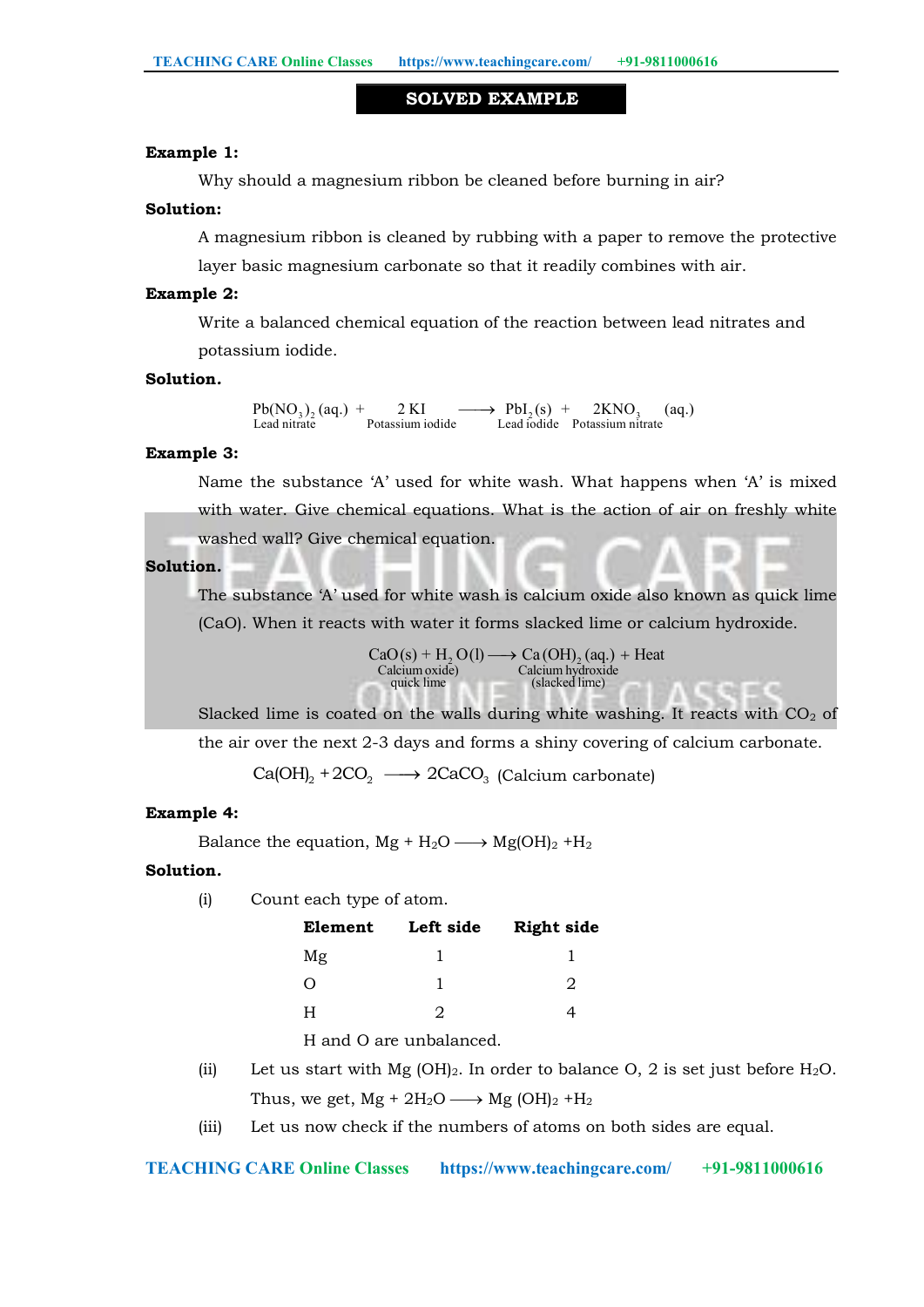| Element          | Left side                   | <b>Right side</b> |
|------------------|-----------------------------|-------------------|
| Mg               |                             |                   |
| $\left( \right)$ | $\mathcal{L}_{\mathcal{L}}$ | 2.                |
|                  |                             |                   |

The equation is now balanced, as we can see the balanced equation is  $Mg + 2H_2O \longrightarrow Mg (OH)_2 + H_2$ 

#### Example 5:

Give an example of redox reaction. Mention the substance oxidized, substance reduced, oxidizing agent and reducing agent.

### Solution*.*

| MnO <sub>2</sub>   | 4HCl $\longrightarrow$ MnCl <sub>2</sub> + Cl <sub>2</sub> + |  |  |                   | 2H <sub>2</sub> O |
|--------------------|--------------------------------------------------------------|--|--|-------------------|-------------------|
| Substance Oxidized |                                                              |  |  | Hydrochloric acid |                   |
| Substance Reduced  |                                                              |  |  | Manganese oxide   |                   |
| Oxidizing Agent    |                                                              |  |  | Manganese oxide   |                   |
| Reducing Agent     |                                                              |  |  | Hydrochloric acid |                   |

## Example 6:

What are Endothermic and Exothermic reactions. Give one example of each.

#### Solution*.*

Endothermic reactions are those in which heat is absorbed by the reactants to form the products

 $\begin{CD} \text{C}_2(\text{g}) & + & \text{O}_2(\text{g}) & + & 180 \text{k J} \; \text{mol}^{-1} & \longrightarrow & 2 \text{NO}(\text{g}) \ \text{mitric oxide} \end{CD}$  $\mathrm{N}_2^{\phantom{\prime}}(\mathrm{g})$  +  $\mathrm{O}_2^{\phantom{\prime}}(\mathrm{g})$  +  $180 \mathrm{k\,J\,mol^{-1}}$  -------->  $2\,\mathrm{NO}(\mathrm{g})$ 

Exothermic reactions are those in which heat is liberated when the reactants form the products.

> $_2$  (g)  $+$  3H<sub>2</sub> (g)  $\longrightarrow$  2NH<sub>3</sub> (g)  $+$  92 k J mol<sup>-1</sup><br>ammonia  $\mathrm{N}_2^{\phantom{\dag}}(\mathrm{g})$  + 3H $_2^{\phantom{\dag}}(\mathrm{g})$  -------> 2NH $_3^{\phantom{\dag}}(\mathrm{g})$  + 92 k J mol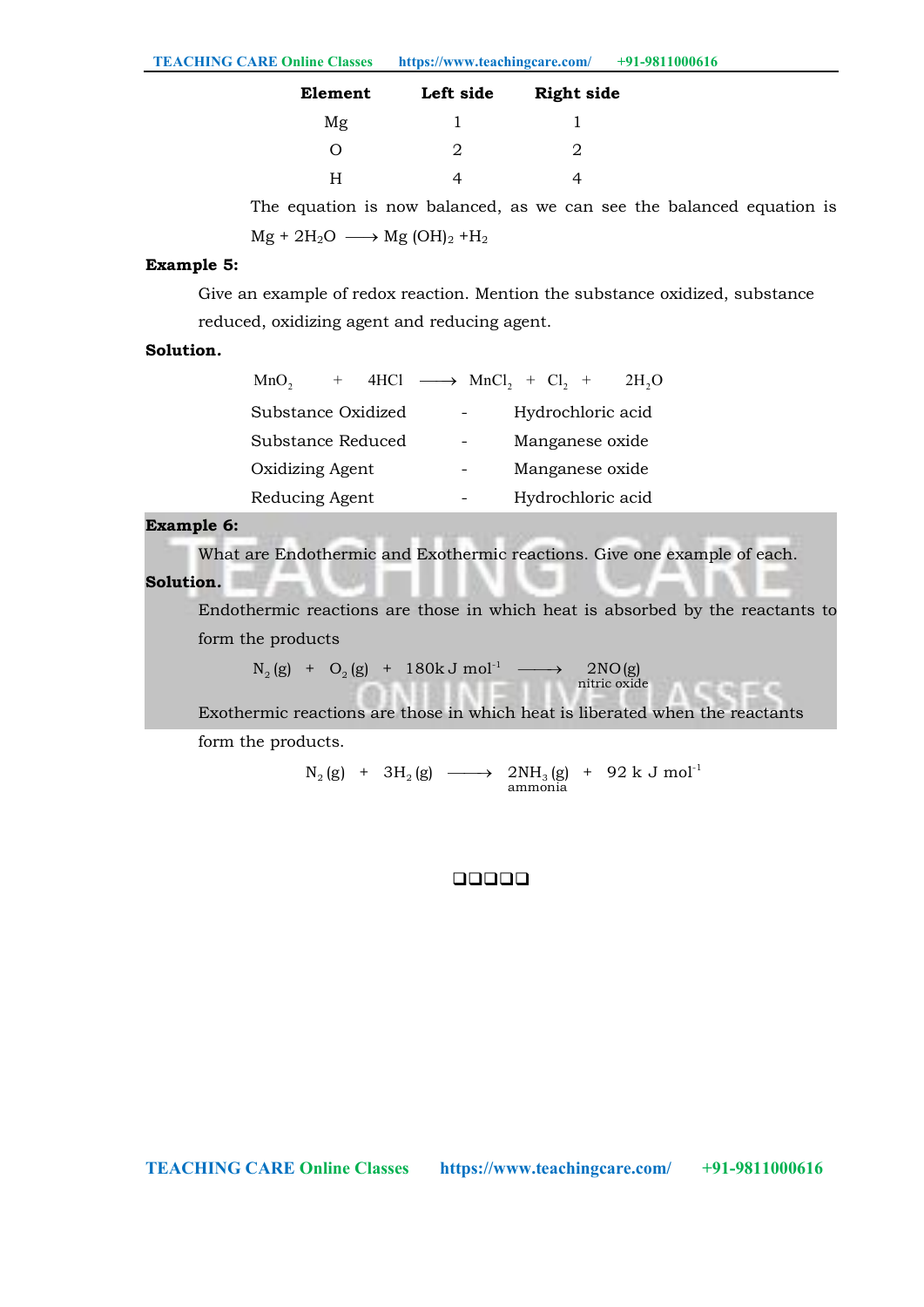# EXERCISE

# LEVEL-I

- 1. Why do we paint iron articles ?
- 2. What are antioxidants? Give one example.
- **3.** Write the chemical equation and name the reaction when a solution of sodium chloride is mixed with silver nitrate and white ppt. of silver chloride is formed.
- 4. Explain why respiration is considered as an Exothermic Reaction ?
- **5.** What does the arrow pointing downwards  $(\downarrow)$  along with a product represents and the arrow pointing upwards  $(\uparrow)$  represent ?
- 6. What is the solution of a substance in water called and what is the symbol used to represent it ?
- 7. Name the gas which burns with a pop sound.
- 8. Why are bags of fat and oil containing food items (like chips) flushed with nitrogen?
- 9. Can silver nitrate (AgNO<sub>3</sub>) solution be stored in an iron container? Explain your answer.
- 10. Why does the colour of copper sulphate solution fade when an iron nail is dipped in it? Explain with the help of an equation.
- 11. What do you mean by a precipitation reaction? Explain by giving example.
- 12. What do you mean by Exothermic and Endothermic reaction? Give examples:
- 13. Write the four changes which help us to determine whether a chemical reaction has taken place.
- 14. What happens when calcium oxide reacts with water? Write the chemical equation of reaction involved.
- 15. Write the balanced equation for silver chloride kept in sunlight.

# LEVEL-II

- 1. Balance the following chemical equations:
	- (i)  $HNO_3 + Ca(OH)_2 \longrightarrow Ca(NO_3)_2 + H_2O$
	- (ii)  $NaOH + H_2SO_4 \longrightarrow Na_2SO_4 + H_2O$
	- (iii)  $BaCl_2 + H_2SO_4 \longrightarrow BaSO_4 + HCl$
- **2.** Write the balanced chemical equation of the following and identify the type of reaction in each case: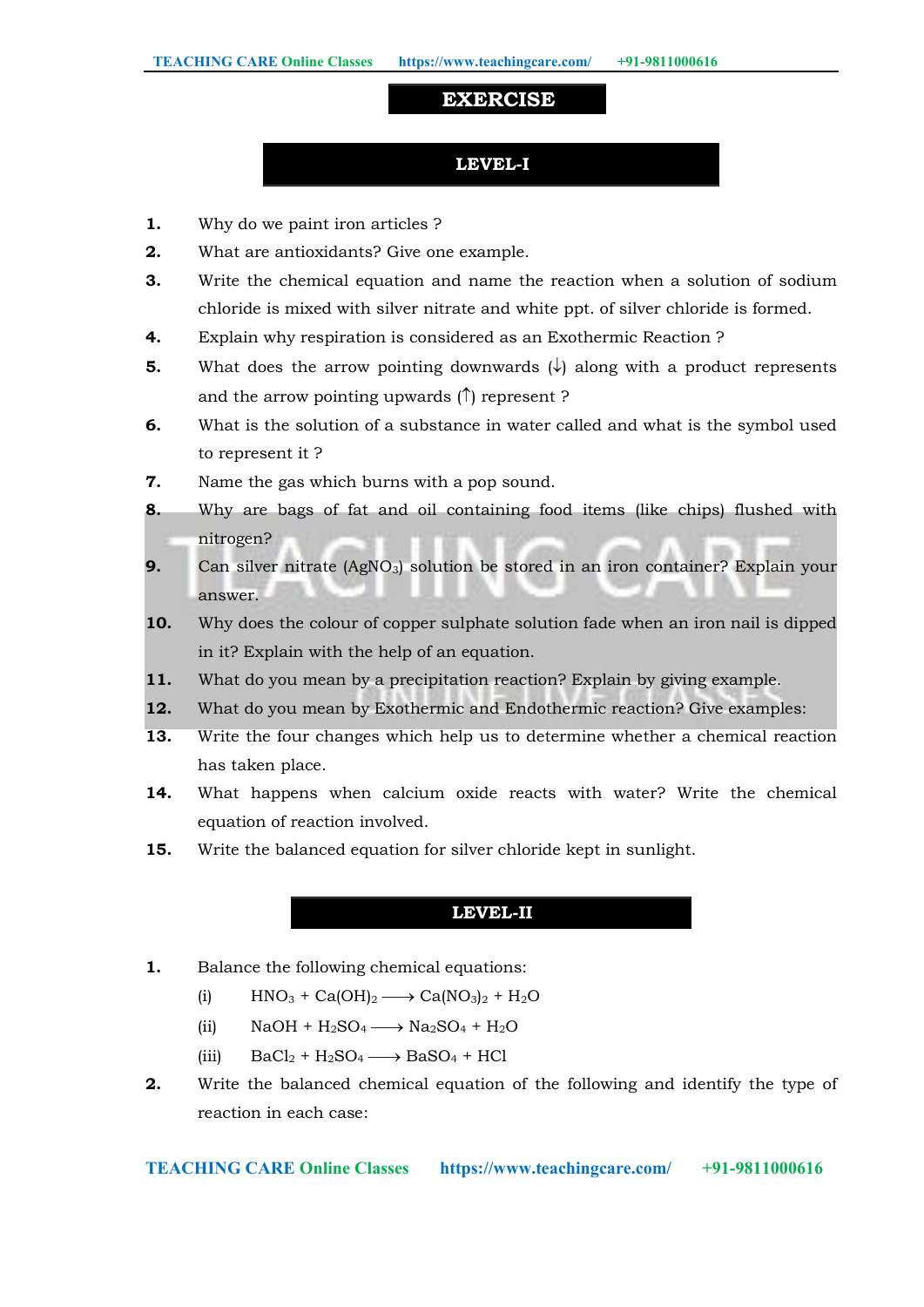- (i) Potassium bromide (aq) + Barium iodide (aq)  $\rightarrow$  Potassium iodide(aq) + Barium bromide(s)
- (ii) Zinc carbonate (s)  $\longrightarrow$  Zinc oxide (s) + Carbon dioxide (g)
- (iii) Magnesium (s) + Hydrochloric acid (aq)  $\longrightarrow$  Magnesium chloride (aq) + Hydrogen(g)
- 3. Give an example each for the following type of double displacement reactions :
	- (a) when a precipitate is formed
	- (b) when a change in colour is observed
	- (c) when a gas is formed
- 4. Water is added slowly to the calcium oxide or quick lime. Answer the following :
	- (a) Is there any change in temperature?
	- (b) Identify the type of reaction involved in it and also write the chemical equation.
- 5. Identify the type of chemical reaction taking place when the following substances are made to react. Also write the balanced chemical equation for the reaction involved.
	- (a) Calcium oxide is made to react with water.
	- (b) Solution of barium chloride and sodium sulphate are mixed together.
	- (c) Lead nitrate is heated strongly in a dry test tube.
- 6. When a green iron salt is heated strongly, its colour finally changes to brown and odour of burning sulphur is given out. Answer the following :
	- (a) Name the iron salt and write its formula.
	- (b) Name the brown substance obtained and write its formula.
	- (c) Which product gives the odour of burning sulphur? Write its formula.
	- (d) Write the chemical equation of the reaction involved.
	- (e) Name the type of chemical reaction which takes place during the heating of iron salt.
- 7.(a) What are Redox reaction ? Give its two examples.
	- (b) Make chemical equations and then balance the following :
		- (i) Hydrogen sulphide gas burns in air to give water and sulphur dioxide.
		- (ii) Potassium metal reacts with water to give potassium hydroxide and hydrogen gas.
- 8.(a) Write the balanced equation for the following chemical reactions:
	- (i) Hydrogen + Chlorine  $\longrightarrow$  Hydrogen Chloride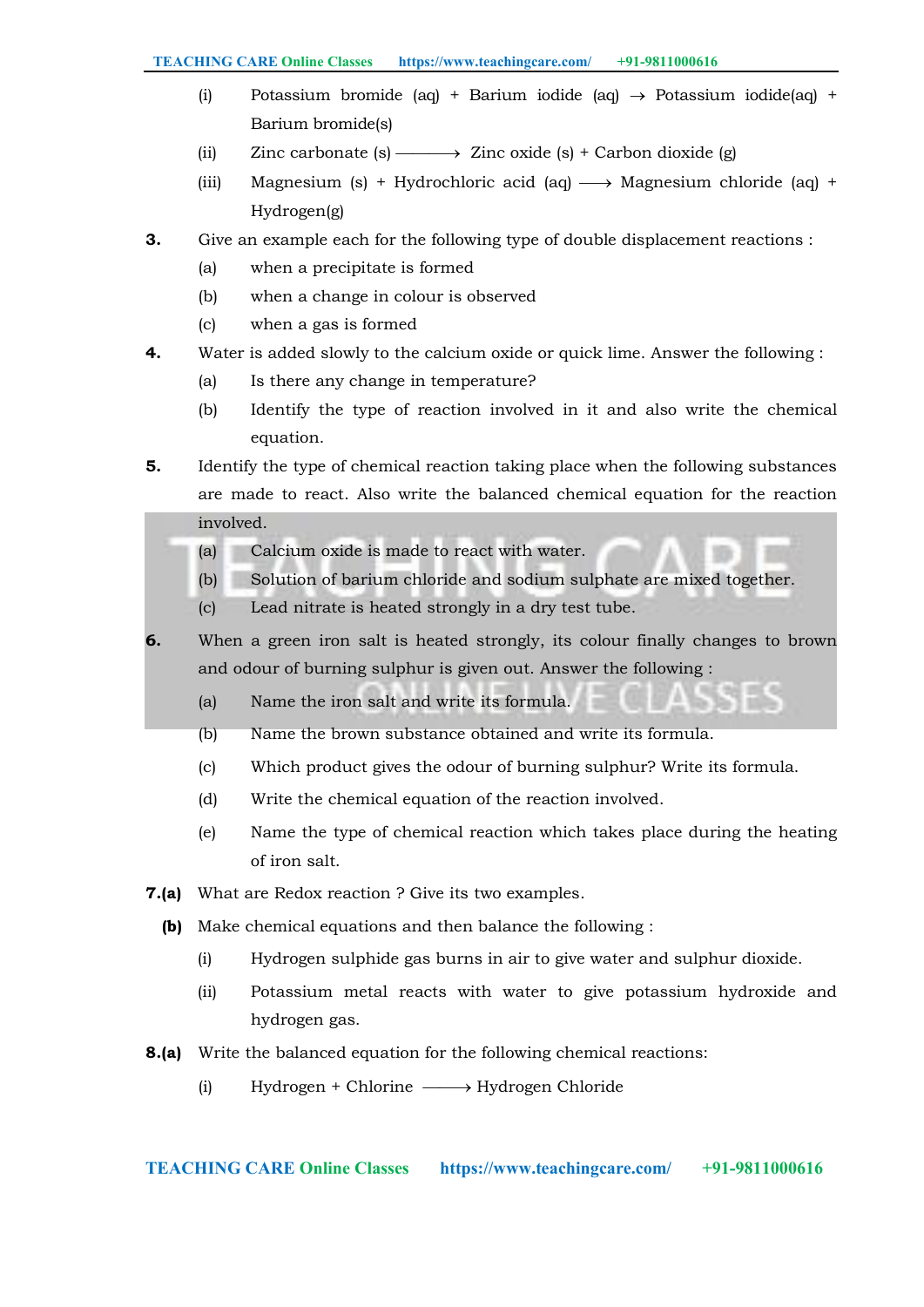- (ii) Barium chloride + Aluminium sulphate  $\longrightarrow$  Barium sulphate + Aluminium chloride
- (iii) Sodium + Water  $\longrightarrow$  Sodium hydroxide + Hydrogen gas
- (b) A solution of a substance X is used for white-washing. Answer the following :
	- (i) Name the substance X and write its formula.
	- (ii) Write the reaction of the substance 'X' named in (i) above with water.
- 9. Make chemical equations and balance them :
	- (i) Sodium chloride reacts with silver nitrate to give sodium nitrate and a precipitate of silver chloride.
	- (ii) Hydrogen gas combines with nitrogen to form ammonia.
	- (iii) Zinc carbonate decomposes to give zinc oxide and carbon dioxide.
	- (iv) Ammonia gas reacts with water to give ammonium hydroxide.
	- (v) Copper (II) oxide on heating with hydrogen gas gives copper and water
- 10. Hydrogen peroxide decomposes into water and oxygen in the presence of light. Name the reaction? Give balanced chemical equation for the process.

# LEVEL-III

- 1. Can rusting of iron takes place in distilled water ?
- **2.** A water insoluble substance  $\dot{x}$  on reacting with dil. H<sub>2</sub>SO<sub>4</sub> released a colourless and odourless gas accompanied by brisk effervescence. When the gas is passed through water, the solution obtained turn blue litmus red. On bubbling the gas through lime water, it initially became milky and the milkiness disappeared when the gas was passed in excess. Identify the substance 'x' and write the chemical equations of the reaction involved.
- 3. During electrolysis of water gas collected in one test tube is double than other. Why?
- 4. An old cycle frame was left in open for a few days. A brown layer got slowly deposited on its surface and could not be removed when rubbed with sand paper. What actually happened?
- 5. When  $SO_3$  is dissolved in water, acid rain containing sulphuric acid is formed. The acid rain attacks marble statue and damages them. Write the balanced chemical equations for these.
- 6. If you collect silver coins and copper coins after some days a black coating on silver coins and a green coating can be seen on copper coins. Which chemical phenomenon is responsible for these coatings. Write the chemical name of black and green coatings.

# TEACHING CARE Online Classes https://www.teachingcare.com/ +91-9811000616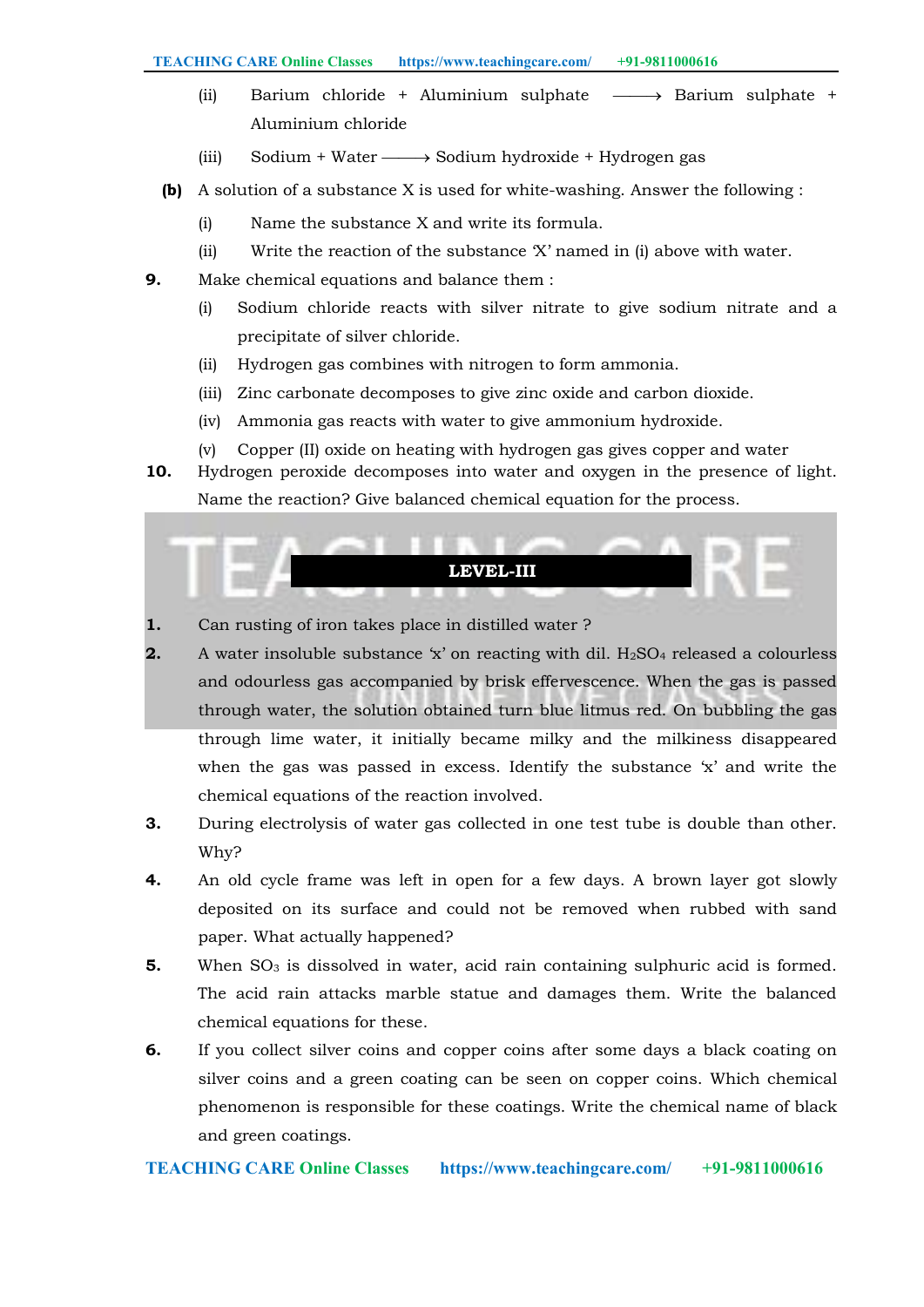TEACHING CARE Online Classes https://www.teachingcare.com/ +91-9811000616

- 7. Nancy loves to eat chips, burgers and chocolates. Her parents always discourages her to eat junk food. Answer the following questions based on the above situation :
	- (i) Why do you think Nancy's parents do not let her eat junk food?
	- (ii) What values are they promoting?
	- (iii) How can children be persuaded to eat healthy food?
- 8. Daisy saw her mother preparing curd at home from milk and she was surprised to know from her mother that we cannot get back the milk from the curd.
	- (i) In your opinion why we cannot get back milk from curd?
	- (ii) What other changes in nature can be classified under the same?
- **9.** A number of oxidation reactions are taking place within us as well as around us. Some of these are essential while others cause a lot of damage, e.g., oxidation of glucose in our body is an essential reaction as it gives us energy for day to day work whereas corrosion and rancidity are harmful and do a lot of damage. Answer the following :
	- (i) Copper vessels get a green coating which is poisonous. If all copper vessels have to be used, what should be done to make them safe for use?
	- (ii) Silver articles get tarnished. What do you think should be done to protect them from tarnishing and what should be done to regain the shine?
- 10. Often preservatives are added to certain food items so that they can stay consumable for a longer time but these preservatives are chemicals which may be harmful. What alternatives do you suggest/ what method of preservation of food items should be followed at home?

# MULTIPLE CHOICE QUESTIONS

- **1.** In the balanced equation:  $aFe_2O_3 + bH_2 \longrightarrow cFe + dH_2O$ The values of a, b, c, d are respectively
	- (a) 1, 1, 2, 3 (b) 1, 1, 1, 1
	- (c)  $1, 3, 2, 3$  (d)  $1, 2, 2, 3$
- 2. Which of the following reactions is not balanced?
	- (a)  $2NaffCO_3 \longrightarrow Na_2CO_3 + H_2O + CO_2$
	- (b)  $2C_4H_{10} + 12O_2 \longrightarrow 8CO_2 + 10H_2O$
	- (c)  $2\text{Al} + 6\text{H}_2\text{O} \longrightarrow 2\text{Al}(\text{OH})_3 + 3\text{H}_2$
	- (d)  $4NH_3 + 5O_2 \longrightarrow 4NO + 6H_2O$

#### TEACHING CARE Online Classes https://www.teachingcare.com/ +91-9811000616 3. Neutralization reaction is an example of :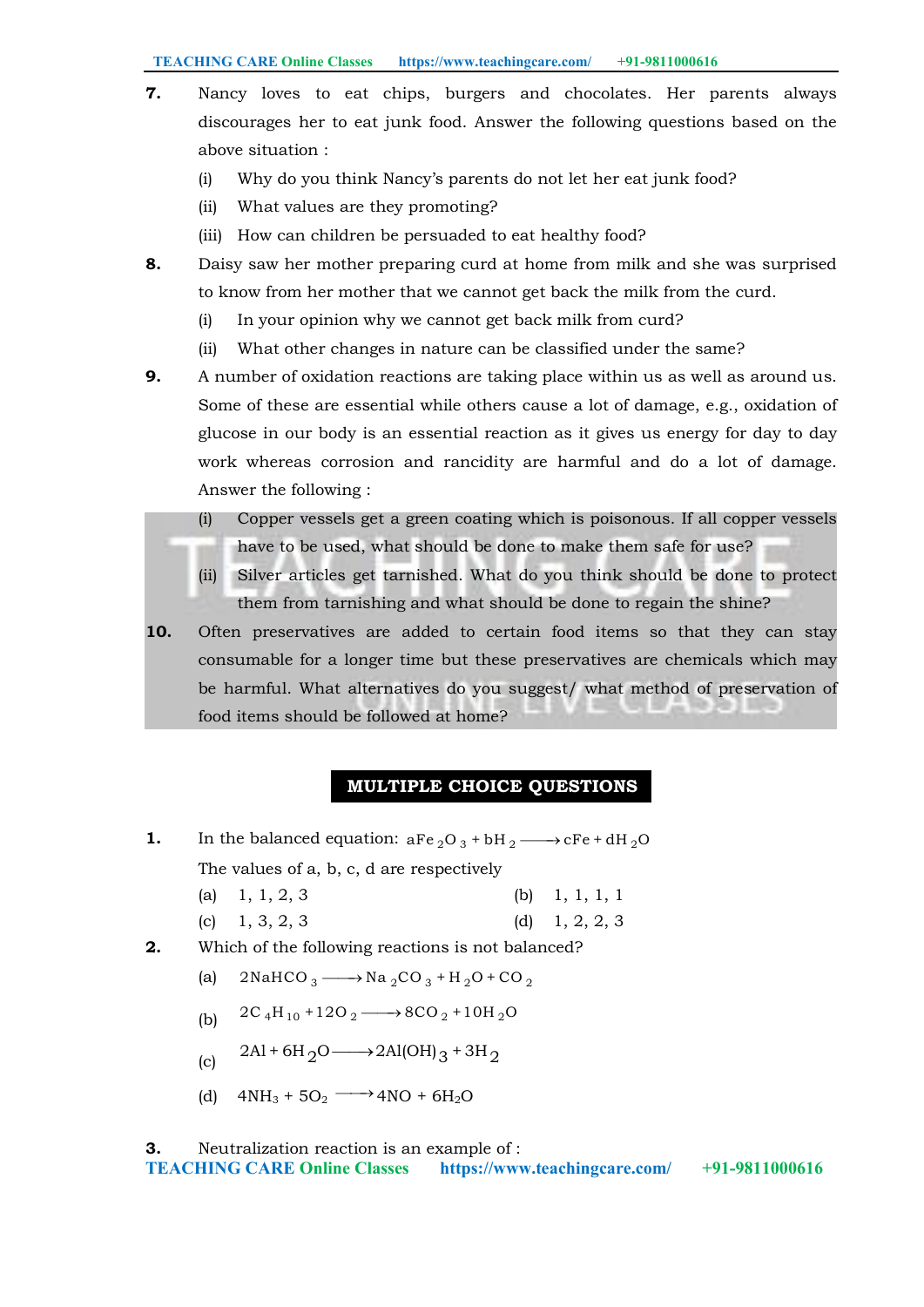- (a) Exothermic reaction (b) Endothermic reaction
- 
- (c) Oxidation (d) None of these
- 4. Which of the following statements is/are true?
	- (a) The total mass of the substance remains same in a chemical change.
	- (b) A chemical change is permanent and irreversible.
	- (c) A physical change is temporary and reversible.
	- (d) All of these.
- **5.** When dilute hydrochloric acid is added to iron fillings
	- (a) hydrogen gas and ferric chloride are produced.
	- (b) chlorine gas and ferric hydroxide are produced.
	- (c) no reaction takes place.
	- (d) iron salt and water are produced.
- 6. A redox reaction is one in which
	- (a) both the reactants are reduced.
	- (b) both the reactants are oxidised.
	- (c) an acid is neutralised by the base.
	- (d) one substance is oxidised, while the other is reduced.
- 7. Which of the following equations represents combination of two elements?
	- (a)  $CaO + CO_2 \longrightarrow CaCO_3$  (b)  $4Na + O_2 \longrightarrow 2Na_2O$ 
		-
	- (c)  $SO_2 + \frac{1}{2}O_2 \longrightarrow SO_3$ 2 (d)  $2\text{Na} + 2\text{H}_2\text{O} \longrightarrow 2\text{Na} \cdot \text{OH} + \text{H}_2$
- 8. In the reaction  $CuO+C \longrightarrow Cu+CO$ 
	- (a) CuO is oxidized
	- JE LIVE CLASSES (b) C acts as oxidizing agent.
	- (c) C acts as a reducing agent.
	- (d) This reaction does not represent a redox reaction.
- 9. A brown mass of ferric chloride is formed on iron surface as a result of combination reaction between iron and chlorine, in this process
	- (a) Iron gets oxidized (b) Iron get reduced
	- (c) Iron gets oxidized as well reduced (d) It is not a redox process
- 10. Decomposition reaction is
	- (a) Mostly exothermic
	- (b) Mostly endothermic
	- (c) That reaction in which one substance get decomposed into simpler substances
	- (d) Both (b) and (c)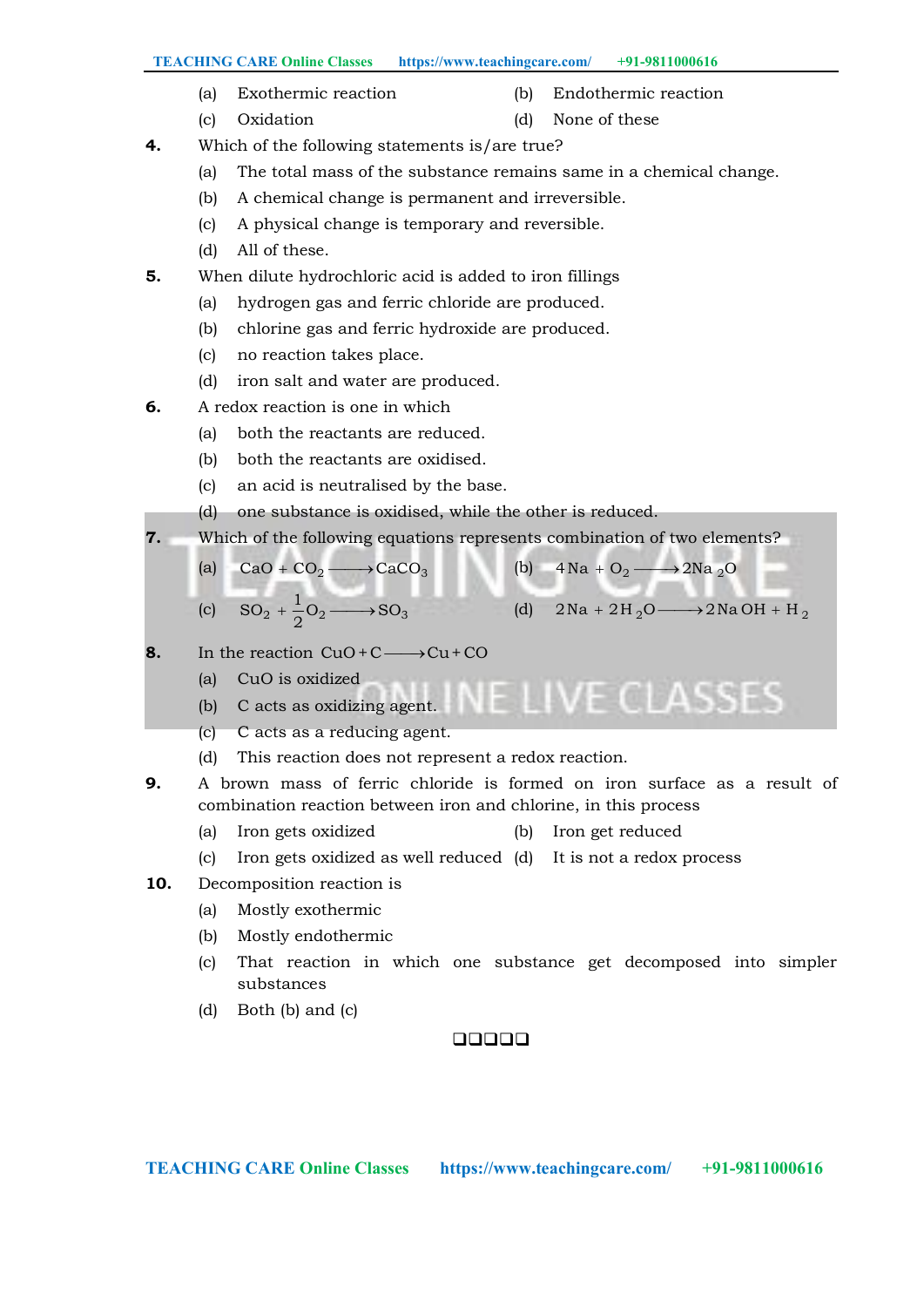# WORKSHEET-1

- 1. Balance the following chemical equation.
	- (i)  $KC1O_3 \rightarrow KC1 + O_2$
	- (ii)  $\text{Al} + \text{H}_2\text{SO}_4 \rightarrow \text{Al}_2$  (SO<sub>4</sub>)<sub>3</sub> + H<sub>2</sub>
- 2. Give the balanced chemical equations for the following reactions.
	- (i) Calcium oxide + water  $\rightarrow$  Calcium hydroxide
	- (ii) Calcium hydroxide + carbon dioxide  $\rightarrow$  calcium carbonate + water
- 3. Write the balanced chemical equation for the following.

(i) Potassium metal reacts with water to give potassium hydroxide and hydrogen gas.

(ii) Barium chloride reacts with aluminium sulphate to give alumnium chloride and a precipitate of barium sulphate.

4. What is wrong with the following equation?

 $Ca + O \rightarrow CaO$ , correct it and write in balanced form.

- 5. Which characteristics of the chemical reaction are highlighted in the following reaction?
	- (a)  $Pb(NO<sub>3</sub>)<sub>2</sub>$  (aq) + 2KI (aq)  $\longrightarrow PbI<sub>2</sub>$  (s) + 2KNO<sub>3</sub> (aq)
	- (b) Citric acid +  $KMnO_4 \longrightarrow$  Colourless solution (Purple)
	- (c)  $2\text{Na} + \text{H}_2\text{O} \longrightarrow 2\text{NaOH} + \text{H}_2$
	- (d)  $CaO + H_2O \longrightarrow Ca(OH)_2 + Heat$
- 6. Write a balanced chemical equation and give symbols for the following reactions:
	- (i) Solutions of barium chloride and sodium sulphate in water react to give insoluble barium sulphate.
	- (ii) Sodium hydroxide solution (in water) reacts with hydrochloric acid solution (in water) to produce sodium chloride solution and water.
- 7. What type of reactions are represented by the following equation?
	- (a)  $NH_4Cl \rightarrow NH_3 + HCl$  (b)  $2H_2 + O_2 \rightarrow 2H_2O$
	- (c)  $BaCl_2+Na_2SO_4 \rightarrow BaSO_4+2NaCl$  (d)  $Mg + CuSO_4 \rightarrow MgSO_4 + Cu$